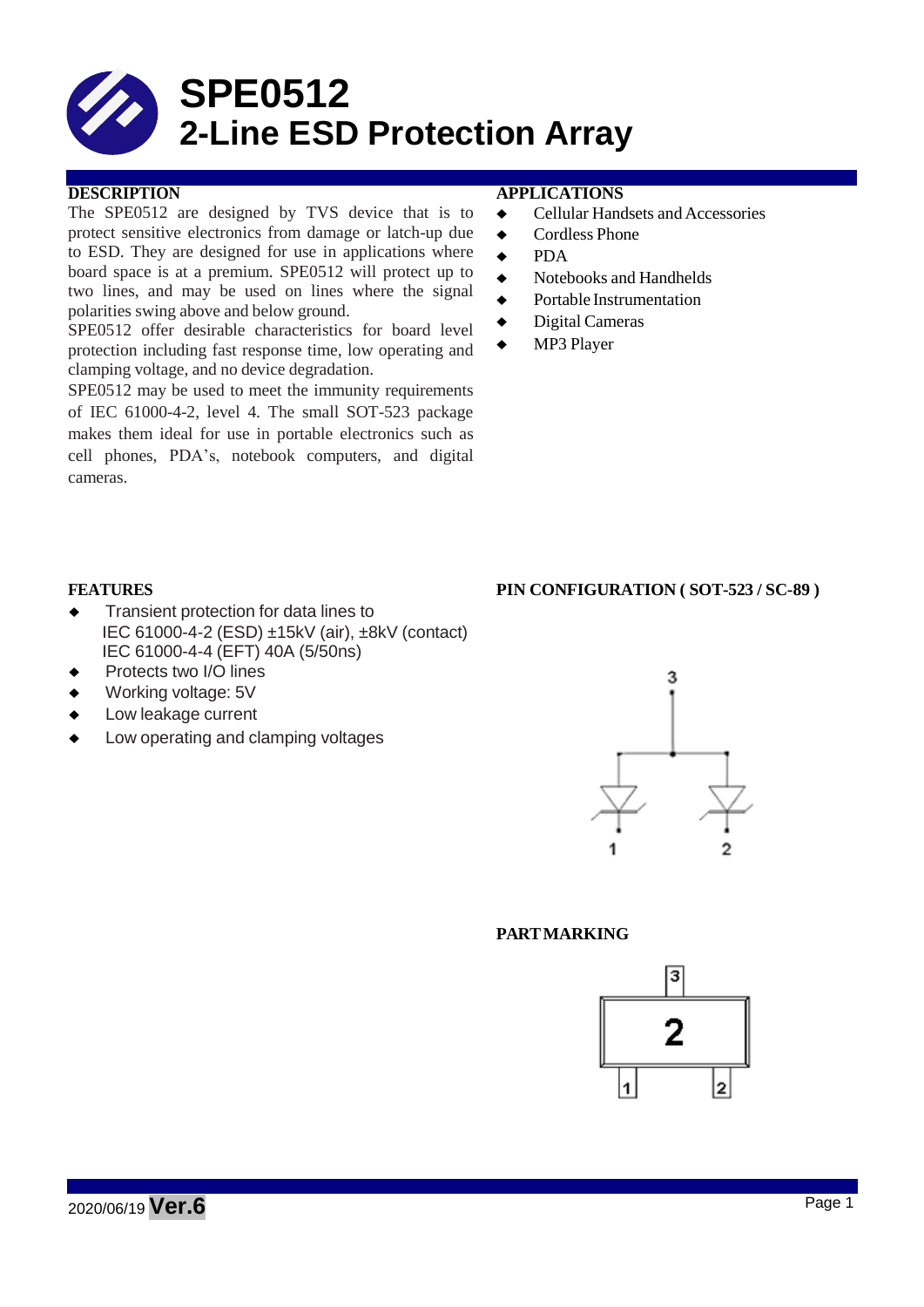

## **ORDERINGINFORMATION**

| Package | <b>Part Marking</b> |  |  |
|---------|---------------------|--|--|
| SOT-523 |                     |  |  |
|         | $\sim$<br>$- - -$   |  |  |

※ SPE0512S52RGB : Tape Reel ; Pb – Free; Halogen -Free

# **ABSOULTE MAXIMUM RATINGS**

(TA=25℃ Unless otherwise noted)

| <b>Parameter</b>                                 | <b>Symbol</b> | <b>Typical</b> | Unit        |
|--------------------------------------------------|---------------|----------------|-------------|
| Peak Pulse Power ( $tp = 8/20 \mu s$ )           | Ppk           | 250            | W           |
| Maximum Peak Pulse Current ( $tp = 8/20 \mu s$ ) | Ipp           |                | A           |
| ESD per IEC $61000 - 4 - 2$ (Air)                | Vpp           | ±15            | <b>KV</b>   |
| ESD per IEC $61000 - 4 - 2$ (Contact)            | Vpp           | $\pm 8$        | KV          |
| <b>Operating Junction Temperature</b>            | Tі            | $-55 \sim 125$ | $\hat{C}$   |
| <b>Storage Temperature Range</b>                 | <b>TSTG</b>   | $-55 \sim 150$ | $^{\circ}C$ |
| <b>Lead Soldering Temperature</b>                | Tī.           | 260(10sec)     | °∩          |

# **ELECTRICAL CHARACTERISTICS**

(TA=25℃ Unless otherwise noted)

| <b>Parameter</b>                 | <b>Symbol</b>  | <b>Conditions</b>                                  | Min. | Typ  | Max. | Unit    |
|----------------------------------|----------------|----------------------------------------------------|------|------|------|---------|
| Reverse Stand – Off<br>Voltage   | Vrwm           |                                                    |      |      | 5    | V       |
| <b>Reverse Breakdown Voltage</b> | <b>VBR</b>     | $It = 1mA$                                         | 6    |      | 8.5  | V       |
| <b>Reverse Leakage Current</b>   | Ir             | VRWM = $5V$ , T= $25^{\circ}$ C                    |      | 0.01 |      | $\mu A$ |
| <b>Reverse Leakage Current</b>   | $\rm I\!R$     | $V_{\text{RWM}} = 3V$ , T=25°C                     |      | 0.01 | 0.5  | μA      |
| <b>Clamping Voltage</b>          | V <sub>C</sub> | $\text{Ipp} = 1 \text{A}$ , tp = 8/20 µs           |      |      | 11.5 | V       |
| <b>Clamping Voltage</b>          | Vc             | $\text{Ipp} = 7\text{A}$ , tp = 8/20 µs            |      |      | 15   | V       |
| <b>Junction Capacitance</b>      | Cj             | Between I/O Pin and GND<br>$V_R = 0V$ , $f = 1MHz$ |      | 10   | 20   | pF      |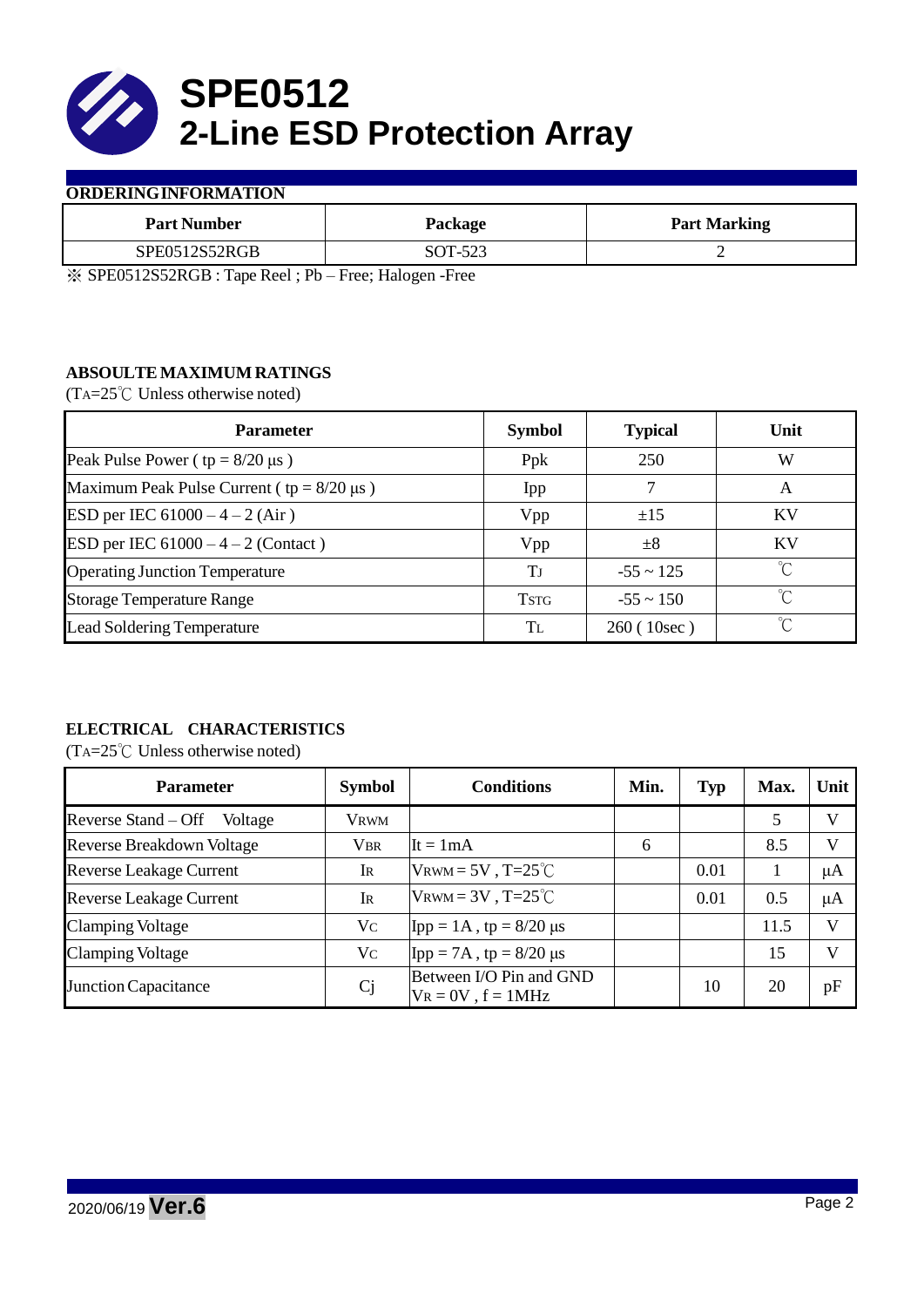

## **TYPICAL CHARACTERISTICS**

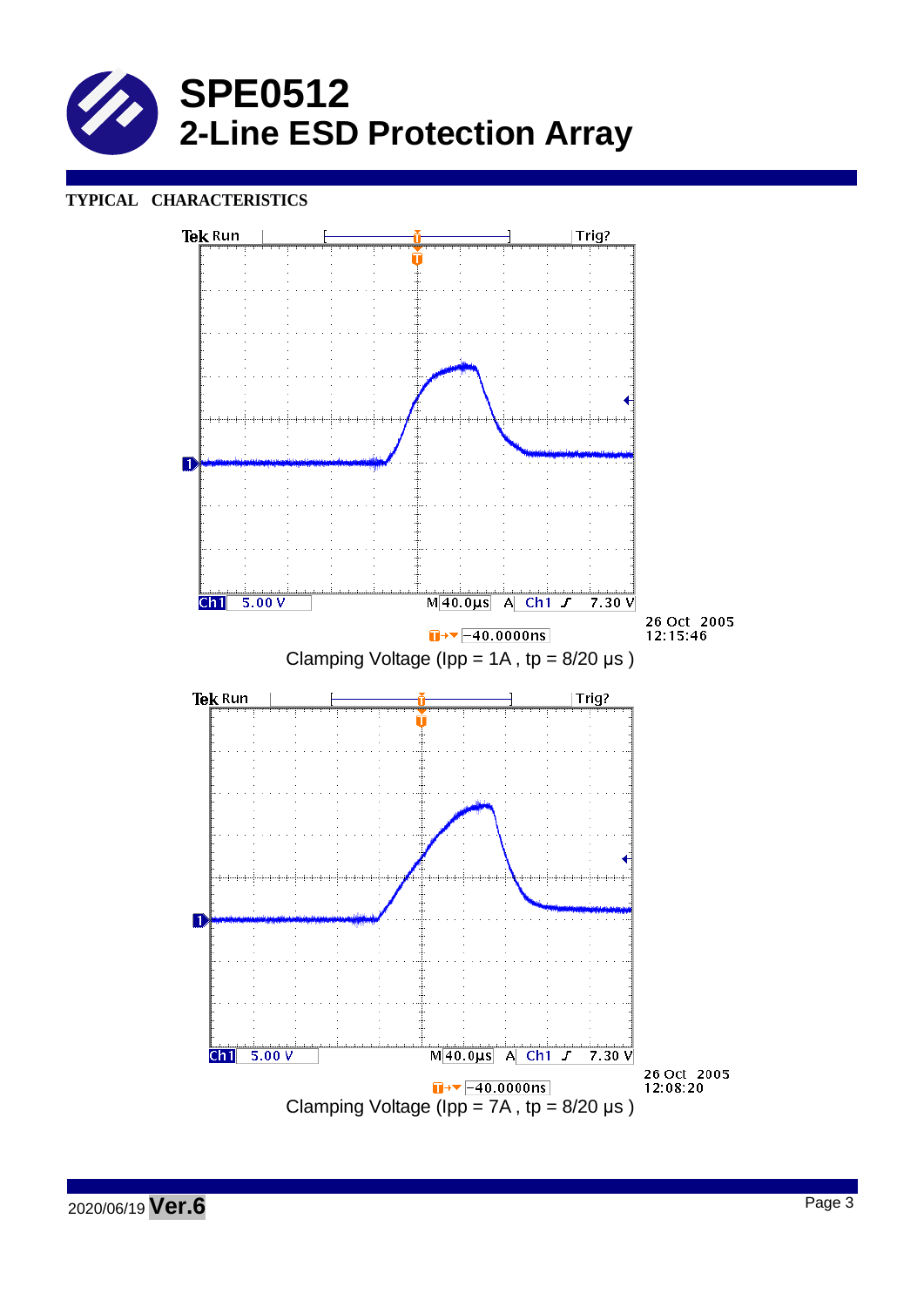

# **TYPICAL CHARACTERISTICS**







**Initial Junction Temperature**





**Fig 3 : Relative Variation of Peal Plus Power V.S Fig 4 : Forward Voltage Drop V.S Peak Forward Current**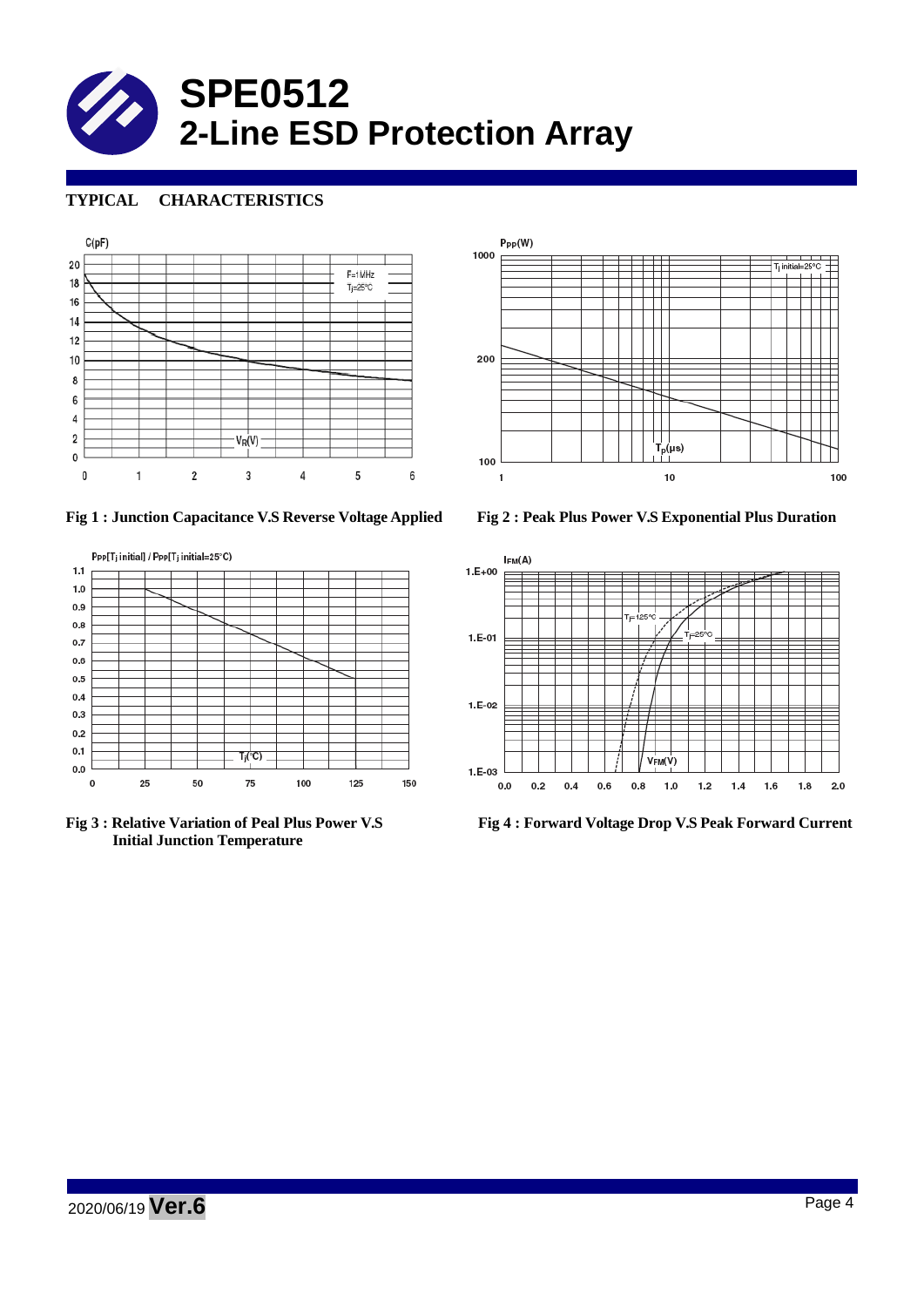

# **APPLICATION NOTE**

## **Device Connection for Protection of Two Data Lines**

SPE0512 is designed to protect up to two data lines. The device is connected as follows:

1. The TVS protection of two I/O lines is achieved by connecting pins 1 and 2 to the data lines. Pin 3 is connected to ground. The ground connection should be made directly to the ground plane for best results. The path length is kept as short as possible to reduce the effects of parasitic inductance.



### **Circuit Board Layout Recommendations for Suppression of ESD**

Good circuit board layout is critical for the suppression of ESD induced transients. The following guidelines are recommended:

- 1. Place the TVS near the input terminals or connectors to restrict transient coupling.
- 2. Minimize the path length between the TVS and the protected line.
- 3. Minimize all conductive loops including power and ground loops.
- 4. The ESD transient return path to ground should be kept as short as possible.
- 5. Never run critical signals near board edges.
- 6. Use ground planes whenever possible.